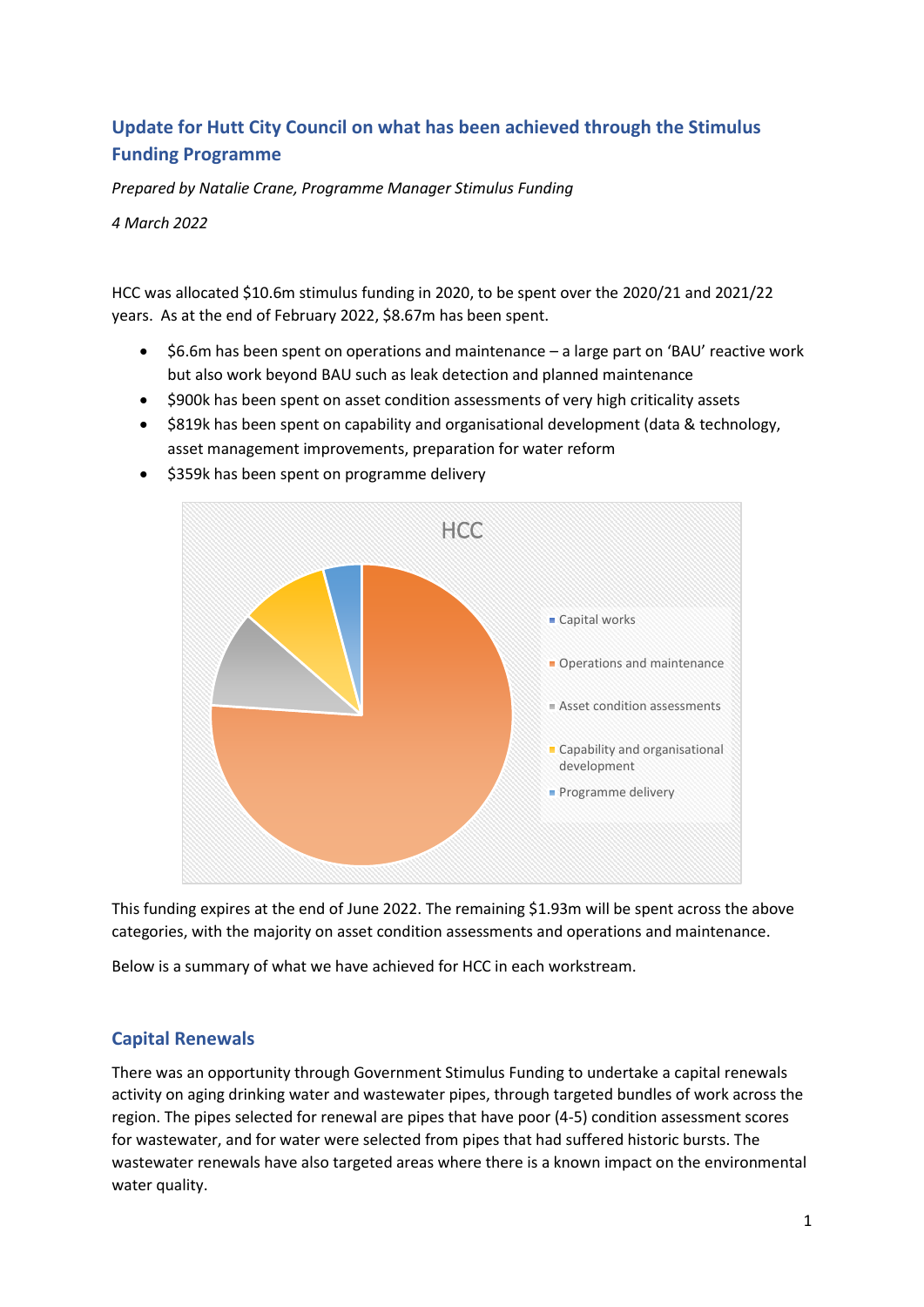To deliver the work efficiently and effectively the team trialled moving away from a project development model to an outcome development model with a fast-tracked prioritisation process. This involved providing a high-level problem statement, clear outcomes, and performance measure(s) of success. Integrated delivery teams made up of our contractor and consultant panels selected and developing bundles in liaison with COG and NET representatives. Due to the timing constraints of the Stimulus Funding the programme focused on low-risk renewals where engineering standards were readily available. The design information provided to contractors was minimised where possible, providing only overview or simplified plans. We have also used the programme to begin consolidating Wellington Water's library of standard design details and specifications, to save time in future design phases.

In May 2021 HCC decided to fund these works directly through their capital programme and added another \$0.7M to extend the scope of work. WWL has continued to report on the outcomes of this programme as the work was enabled through SFP. These figures are not included in the overview on the previous page.

1,759m watermains and 1,645m wastewater in HCC (in Wainuiomata) have been completed.

#### Benefits

- The forecast kilometres of pipe laid has exceeded the programme target.
- The cost per metre is less than the Wellington Water baseline cost.
- The consultant fee percentage is less than 10%, BAU delivery is around 13.5%. The reduction in consultancy fee percentage, as well as increasing the budget available for construction of assets, frees up engineering resources to focus on more complex works.
- The use of trenchless technology has exceeded the BAU baseline. Trenchless technology significantly reduces the impact on the community during construction and reduces carbon use in the build. Trenchless technology can also reduce the construction programme and health & safety risks associated with heavy machinery movements and open excavations.
- The approach to delivery developed as part of this programme is adaptable and is planned to be used to deliver the six-year rolling programme incorporating more complex renewals and the potential for coordination with other utilities.
- This programme has resulted in improved collaboration and relationships between consultants and contractors as well as an increasing appreciation and understanding for each other's roles in delivery. The team approach has enabled a right person – right job mentality and given joint ownership for delivery to the consultants and contractors.

## **Asset Condition Assessments**

Asset condition information is critical to planning and prioritisation of maintenance and renewal activity. Stimulus funding gave councils the opportunity to significantly increase their investment into understanding of the health of Very High criticality assets across the region, as well as what measures are required to ensure they continue to maintain service to the community.

- The VHCA pumpstations are 95% complete with the balance being a few selected p/s switchboards that need to be assessed. About 40% of the HCC pumpstations are assessed to have some assets in a poor or very poor condition.
- Assessments of all the HCC reservoirs are complete including the one buried reservoir. About 15% of the HCC reservoirs are assessed to be in a poor structural condition – in addition, individual aspects of many reservoirs need attention in regard to contamination and health and safety risks. Some good news here is roof sealing works on 11 HCC reservoirs (so far) has now been completed to address some of these contamination risk issues.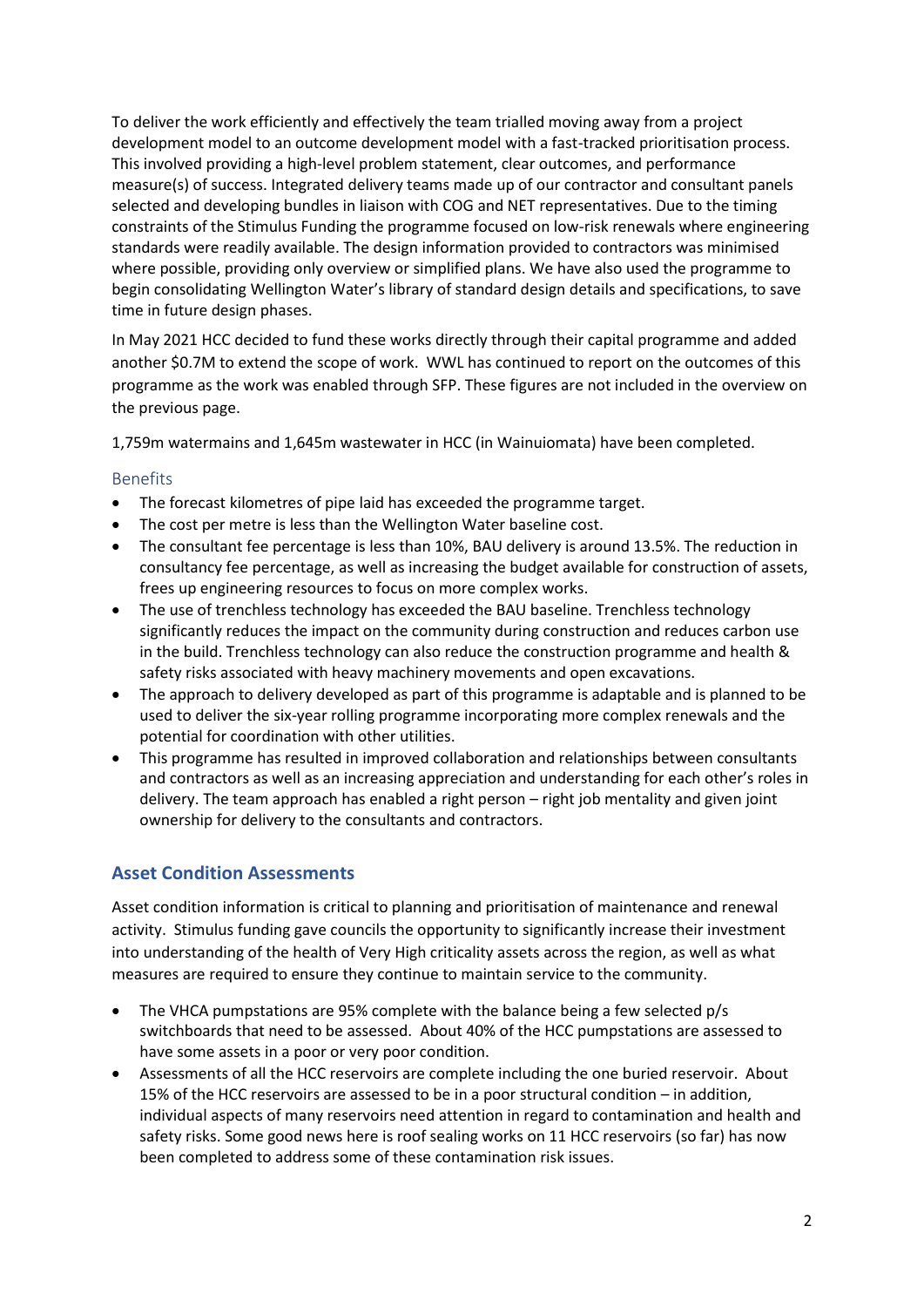- Inspection and assessment of the pipes is progressing steadily about 80% of the pipes that were scheduled for inspection have been inspected (note this schedule is about half the number of kms of pipes that have been desktop assessed and physical assessments are focussed on the higher risk pipes). While it varies by water about 15% of the HCC VHCA pipes are assessed to be in a poor or very poor condition – at this point this is largely based on desktop condition assessments.
- Challenges with the pressure pipes means alternative technologies are now being worked through. The end result is pressure pipes will be under-represented in the physical based assessments so there will be more reliance on desktop assessments. Covid permitting, site works for scheduled pipe inspections are programmed for completion in March/April with data interpretation and finalised condition assessment remaining to be completed this financial year. While it is still early days the revised assessments based on physical pipe inspections are confirming the desktop based assessments completed last year.
- There are some assets (e.g. cast iron wastewater rising mains) that are not part of the VHCA assessment programme because we have enough evidence to confirm that they should be programmed for replacement as soon as possible.
- We have expanded the VHCA programme to incorporate some more specialised inspections of VHCA assets within our wastewater treatment plants. These assessments, including at Seaview WWTP, are underway and should be finalised by April.
- We have begun work on incorporating the VHCA findings into the LTP capex programme. Funding availability and industry capacity will likely be constraints on how quickly the poorer condition assets can be remediated, but the new information about their state and what we've learnt from the data gathered to date helps in the condition assessment prioritisation process.
- We are undertaking a study of the capacity and future investment needs of the Seaview Wastewater Treatment Plant. Sampling has been completed, and a calibrated process model is being currently being built.

#### **Next steps**

- Condition assessment scores will help to prioritise repairs and replacements within the forward work programme.
- An ongoing programme of condition assessments is being established, funded by LTP opex. This will continue to work through the very high criticality assets, then progressively work through the high and eventually less critical assets.
- There is a strong case to support increased condition assessment as, on one hand, the condition data can support stretching the life of an older asset past what would be assumed based on the expected life of this asset and, on the other hand, the data supports early invention to avoid costly and high profile unexpected/premature failures.

### **Maintenance**

The additional Stimulus funding for maintenance has allowed WWL to absorb the increasing number of faults and increasing costs of responding to them in the 2020/21 and 2021/22 financial years.

In addition to reactive maintenance, there has been a focus on building our capability: Incident response and management; Planned maintenance; Minor Reactive Capex renewals.

The purchase of capital equipment is a critical component in helping build our response capability and becoming less reliant on external contractors to supply some of the more basic response equipment. Emergency pumps to help manage stormwater events for vulnerable residents and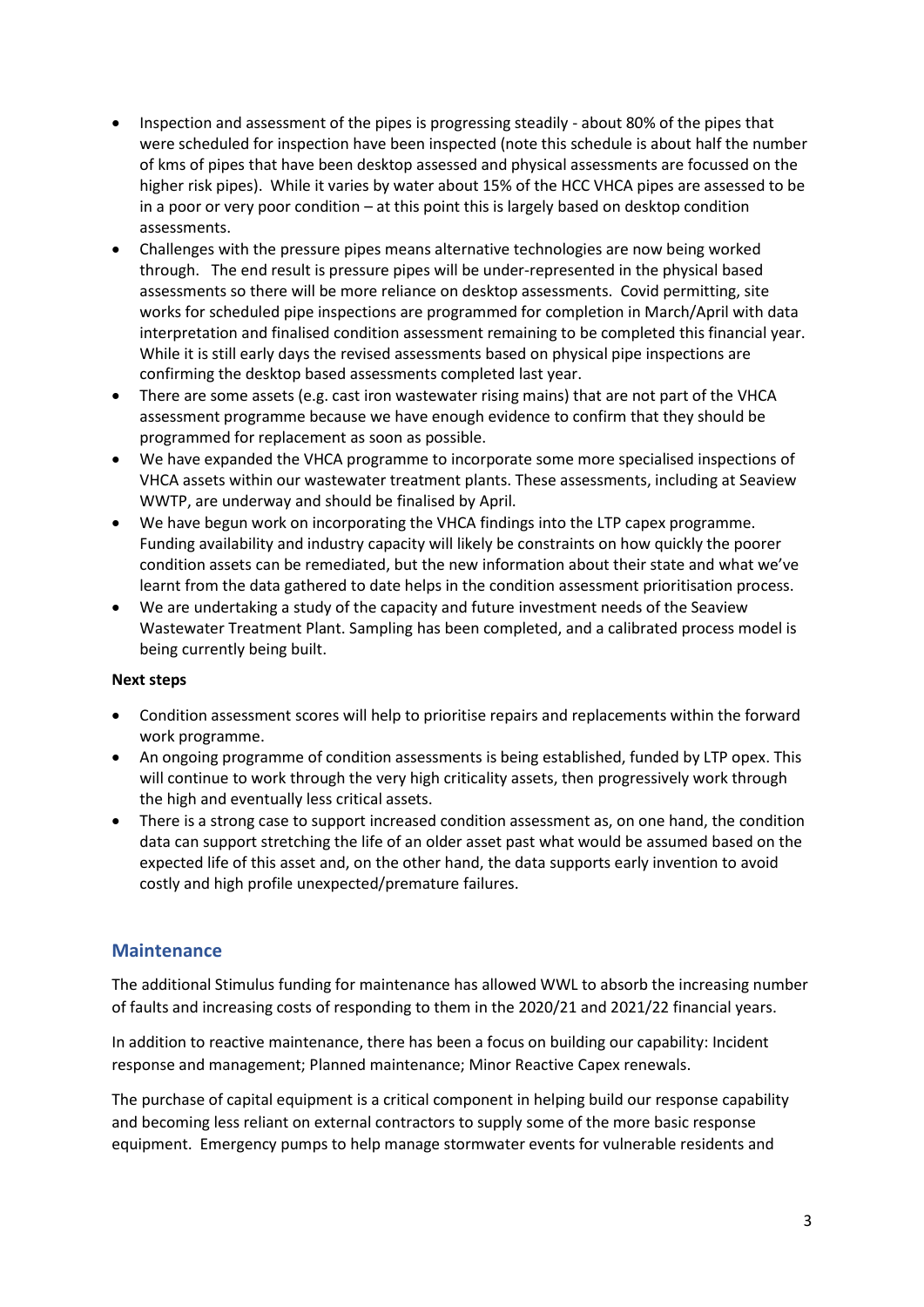flusher units for our prime daily activities in the drainage area are examples of where it is more responsive and cost effective to have our own gear.

In addition to equipment two full time positions were created in the customer planning group to ensure that the group's incident management and the longer residual post event capability was enhanced, while maintaining our ability to function in our normal daily activities and not drop the ball while the event management is in progress.

### **Business Improvement Programme**

The Business Improvement Programme aims to lift organisational capability in a number of areas. These include:

- Asset Management Stream: Improvements to WWL's asset management systems (people, processes, tools) to provide accurate, assured and timely data to enable better business decision-making. This includes development of the Wellington Water Asset Management Information system (Maximo) environment. Detailed design and functional workshops have outlined the key elements for the planning the platform configuration and build.
- Ready for Regulation & Risk/Assurance Stream: Addresses the immediate risks in the Water Treatment Plants regarding Processes, Standard Operating Procedures and an assurance framework for these, and sets up WWL to comply with requirements of Taumata Arowai, including development of source water risk management plans and management of backflow risks.
- Data & Digital Stream: The Data & Digital stream includes work on: Governance and Architecture, Enabling Processes & Practices, Core Capabilities and Skills & Competencies to address the critical risks in the Data and Digital domain. The top priority is to improve WWL's ability to repel and recover from cybersecurity attacks. Cyber vulnerability assessments have been completed and work is underway on the immediate actions required to reduce the chance of successful cyber attack. In the data and analytics space the focus is on ensuring quality data for decision-making, starting with addressing gaps in required data and ensuring core data management practices are in place.
- Carbon roadmap: We are looking to develop the set of investments needed to most effectively reduce the greenhouse gas emissions from the region's water services operations. This includes updating the emissions inventory we completed for the 2017/18.
- Digital strategy and vision: Data, analytics and digital technologies are expected to take an everincreasing role in the delivery of the water services and our three waters strategy. With this project we are developing over-arching principles and architecture to ensure we focus on the right elements and are integrating them in a consistent and enduring manner.

## **Leakage Management**

Through this workstream WWL has increased its capacity to identify and repair leaks, and is improving the process by which we do this. One of the aims of the work was to reduce minimum night flows compared month-by-month with the previous year – we have achieved this for some months but on the whole we continued to see this figure rise despite the additional investment and activity.

The **proactive leak detection and repair programme** is active, with additional trucks and equipment purchased. There were 80 leaks detected and 187 repaired in HCC to date. Contractors are working on both proactive and reactive leak repairs with an increase in number of leaks across the region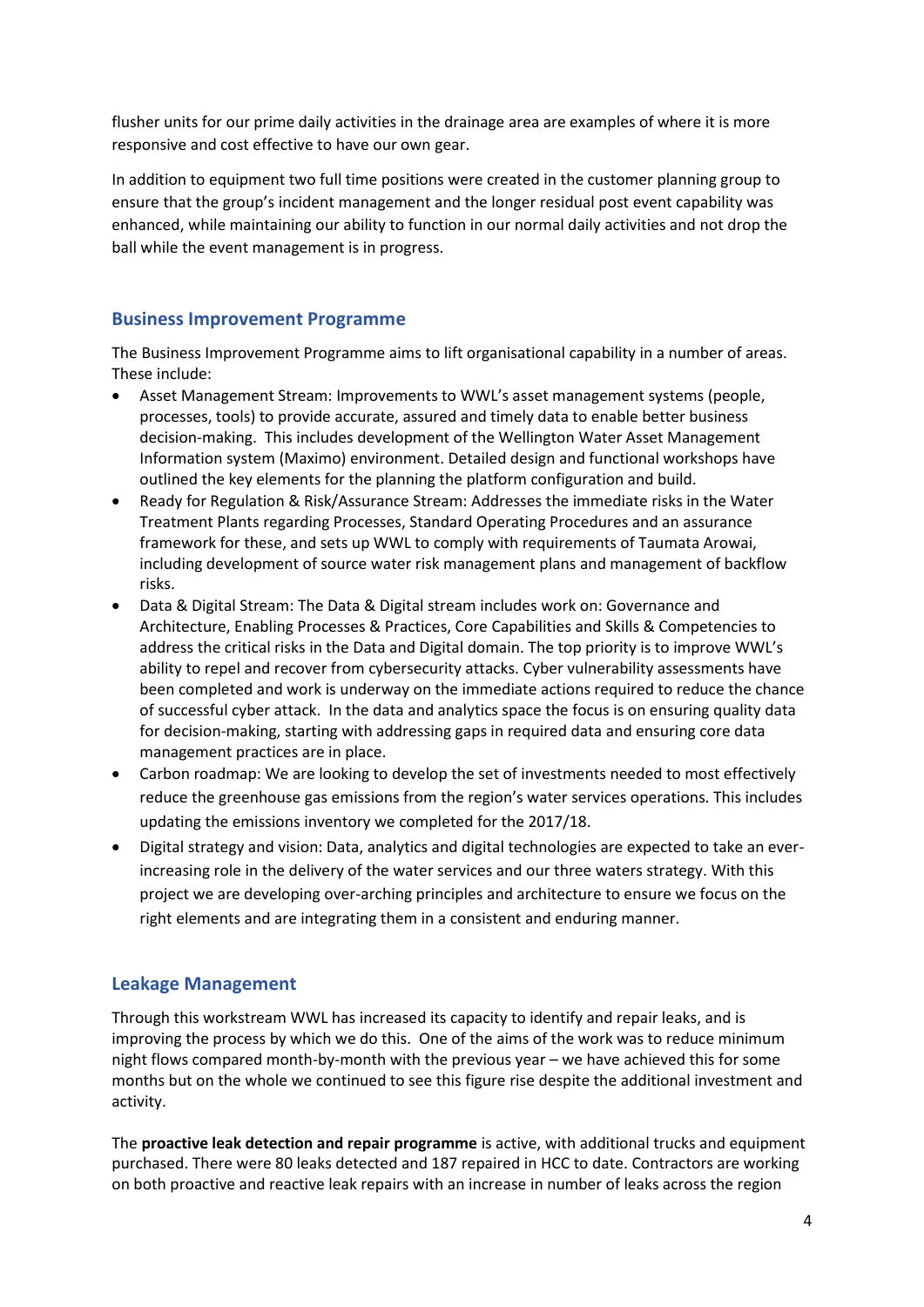being observed. We have hired a Leak Detection Technical Advisor and a Customer Hub administrator.



**Drinking Water Leakage Detection and Repair Process:** Using information from (existing) District Area Meters and (new) Small Area Monitors to automate Minimum Night Flows trends in various DMAs, and to establish, develop and document our end-to-end leak detection and repair process in Upper Hutt (as a Pilot), in order to identify areas for future improvements.

**Household Smart Meters Trial:** Proof-of-concept for the use of smart household water meters to test new technology in relation to water consumption monitoring and leakage detection, as well as associated consumer behavioural change. This is underway in Greytown.

### **Water Safety Priorities**

Priority initiatives were identified from Wellington Water's regional Water Safety Plan. Investments are focused on improving water safety and quality, mitigating risks of reservoir contamination, purchasing equipment to provide more effective water quality monitory and improvement, and are steps towards being able to meet anticipated water regulation requirements.

In HCC, we have completed ten reservoir roof repairs (Maungaraki, Titiro Moana, Liverton, Major Drive, Gracefield, Grawler, Kingsley, Point Howard, Delaney, Sunville). These involve application of sealant to the roof which stops surface water from entering through cracks. Improvements in the water quality of the completed reservoirs is already apparent, and it extends their useable life. One additional reservoir (Rahui) had preparatory works done, but it was discovered after cleaning the roof that the sealant approach would not be suitable, and improvement for this reservoir will be added to the longer term programme of work.

We have purchased 15 real-time water quality sensors that will monitor water pH and chlorine levels in real time, rather than relying on manual water sampling which can take up to three days for an issue to be apparent. Four of these will be installed at Hutt City sites over the coming months, at Point Arthur, Delaney reservoir, Gracefield PS and Titiro Moana reservoir.

Other projects have region-wide benefits:

• Internal audit: We have engaged an Internal Audit specialist to audit higher risk business processes and activities, and a Process Writing contractor to develop processes and procedures for higher risk operational business activities.